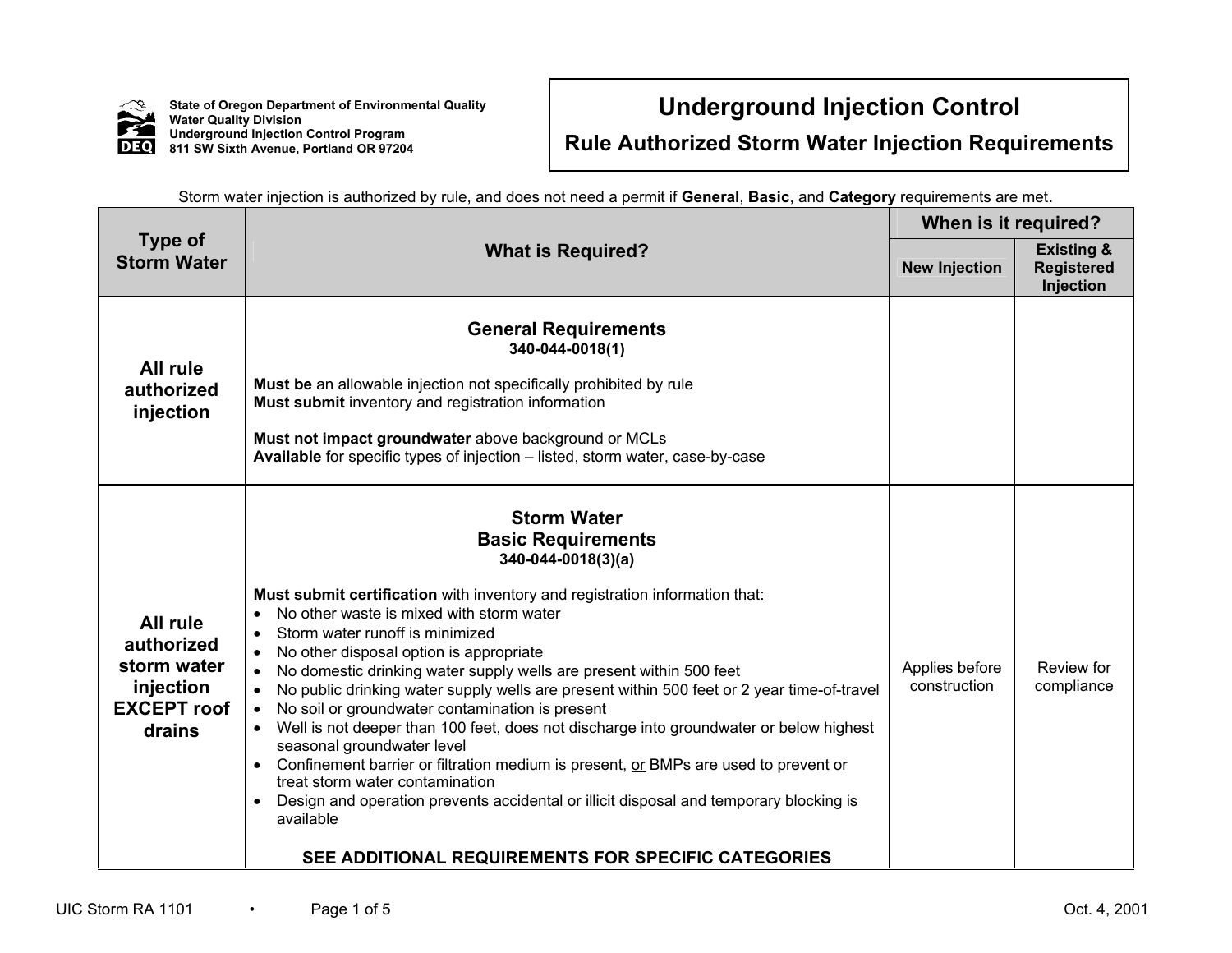| <b>Storm</b>                                    | <b>Additional Requirements</b>                                                                                                                                                                                                                                                                                                                                                                                                                                                                                                                                                                                                                                                                                                                                                                                                                                                                                                                                                                         | When is it required? |                                                         |
|-------------------------------------------------|--------------------------------------------------------------------------------------------------------------------------------------------------------------------------------------------------------------------------------------------------------------------------------------------------------------------------------------------------------------------------------------------------------------------------------------------------------------------------------------------------------------------------------------------------------------------------------------------------------------------------------------------------------------------------------------------------------------------------------------------------------------------------------------------------------------------------------------------------------------------------------------------------------------------------------------------------------------------------------------------------------|----------------------|---------------------------------------------------------|
| <b>Water</b><br><b>Categories</b>               |                                                                                                                                                                                                                                                                                                                                                                                                                                                                                                                                                                                                                                                                                                                                                                                                                                                                                                                                                                                                        | <b>New Injection</b> | <b>Existing &amp;</b><br><b>Registered</b><br>Injection |
| <b>Municipal</b>                                | Must submit with inventory and registration:<br>• Evaluation of impacts to groundwater<br>$\triangleright$ Volume, quality, geology, density, land use                                                                                                                                                                                                                                                                                                                                                                                                                                                                                                                                                                                                                                                                                                                                                                                                                                                 | Before construction  | 12/19/01                                                |
| 50 or more                                      | Decommissioning plan for wells that don't comply with basic requirements<br>$\bullet$                                                                                                                                                                                                                                                                                                                                                                                                                                                                                                                                                                                                                                                                                                                                                                                                                                                                                                                  | Not applicable       | 12/19/01                                                |
| injection<br>wells                              | • Certification that storm water does not drain from hazardous substance use, handling, or storage areas or submit a<br>permit application                                                                                                                                                                                                                                                                                                                                                                                                                                                                                                                                                                                                                                                                                                                                                                                                                                                             | Before construction  | 7/1/02                                                  |
| 340-044-<br>0018(3)(b)                          | Must prepare and implement a storm water management plan with these required elements:<br>• System assessment - well location, construction detail, land use, identification of areas with hazardous substance<br>use                                                                                                                                                                                                                                                                                                                                                                                                                                                                                                                                                                                                                                                                                                                                                                                  | Before construction  | 7/1/02                                                  |
|                                                 | System controls<br>$\bullet$<br>BMPs for source control and treatment<br>➤<br>Prevent drainage from areas with hazardous substances<br>➤<br>Spill prevention and response<br>➤<br>Maintenance plan and schedule - visual inspection and physical maintenance<br>➤<br>Employee and public education<br>➤<br>Identify responsible personnel<br>➤<br>Monitoring plan<br>$\bullet$<br>Identify representative locations for monitoring and sampling<br>➤<br>Minimum sampling $-2$ times in first year, then annually at on-set of wet weather conditions<br>➤<br>Grab samples prior to injection<br>➤<br>Sample analysis - Use analytical methods with detection limits below MCLs. Analyze for contaminants<br>➤<br>identified in system assessment plus BTEX, benzo(a)pyrene, Pb, Cr, Cd, total nitrogen, fecal coliform bacteria<br>Record keeping plan<br>Must submit a summary report on <i>storm water management plan</i> implementation, monitoring, sampling, and assess<br>effectiveness of BMPs | 6/30/04              | 6/30/04                                                 |
| <b>Municipal</b><br><b>Fewer than</b>           | Must submit with inventory and registration:<br>• Certification that storm water does not drain from hazardous substance use, handling, or storage areas<br>or submit a permit application                                                                                                                                                                                                                                                                                                                                                                                                                                                                                                                                                                                                                                                                                                                                                                                                             | Before construction  | 7/1/02                                                  |
| 50 injection<br>wells<br>340-044-<br>0018(3)(c) | Must prepare and implement a <i>storm water management plan</i> with these required elements:<br>System assessment<br>$\bullet$<br>System controls - BMPs for source control and treatment<br>$\bullet$<br>Spill prevention and response<br>$\bullet$                                                                                                                                                                                                                                                                                                                                                                                                                                                                                                                                                                                                                                                                                                                                                  | Before construction  | 7/1/02                                                  |
|                                                 | Maintenance plan<br>$\bullet$<br>Employee and public education<br>Evaluation of effectiveness of storm water management plan                                                                                                                                                                                                                                                                                                                                                                                                                                                                                                                                                                                                                                                                                                                                                                                                                                                                           |                      |                                                         |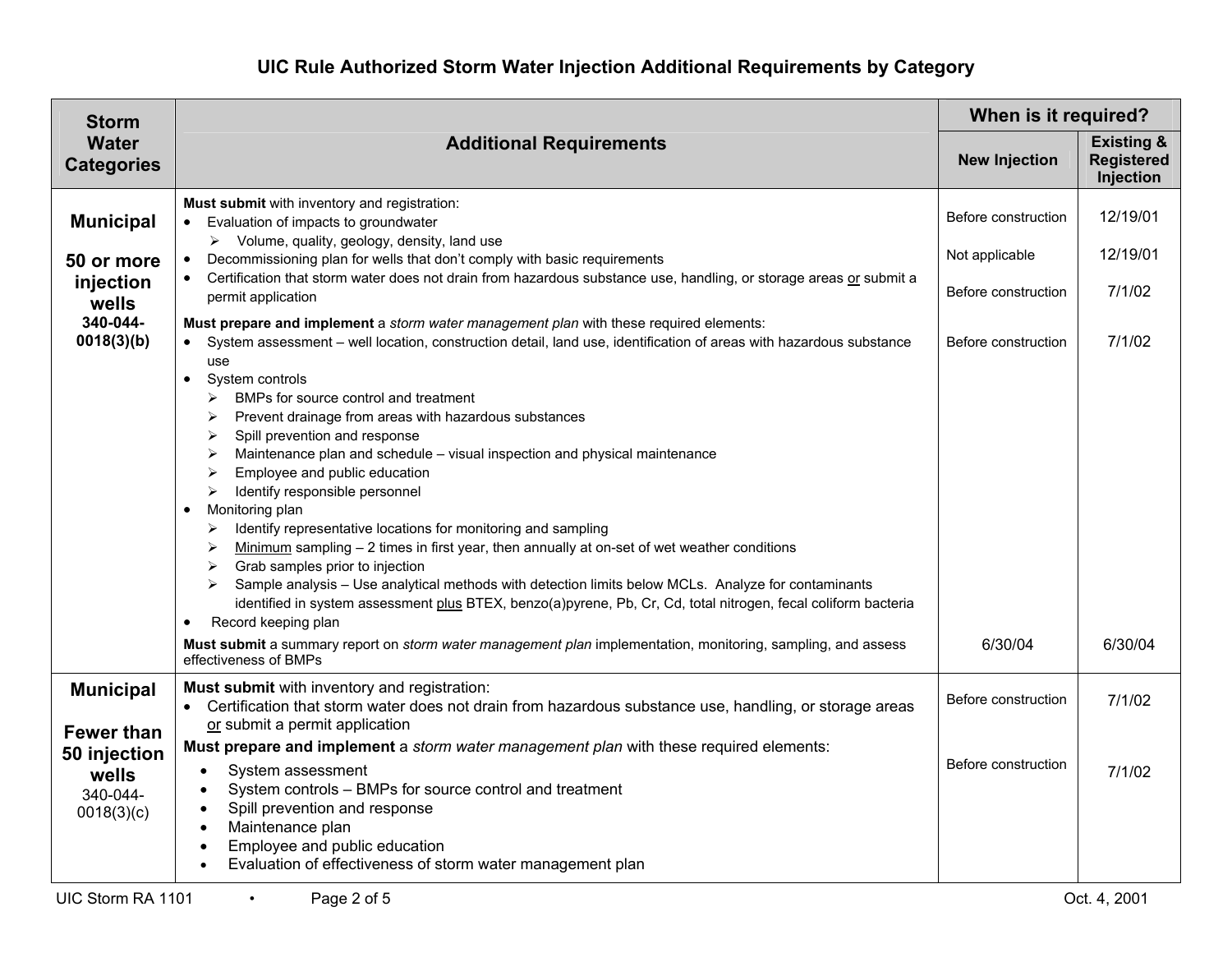| <b>Storm</b><br><b>Water</b><br><b>Categories</b>                                                                                                        | <b>Additional Requirements</b>                                                                                                                                                                                                                                                                                                                                                                                                                                                                                                                                                                                                                                                                                                                                                                                                                                                                                                                                                                                                                                                                                                                                                                                                                                                                                                                                                                                                                                                                                                                                                                                                                                                                                                                                                                                                                                                                                                                                                                                                                                                                                                                                                                                                                                                                            | When is it required?                                           |                                                         |
|----------------------------------------------------------------------------------------------------------------------------------------------------------|-----------------------------------------------------------------------------------------------------------------------------------------------------------------------------------------------------------------------------------------------------------------------------------------------------------------------------------------------------------------------------------------------------------------------------------------------------------------------------------------------------------------------------------------------------------------------------------------------------------------------------------------------------------------------------------------------------------------------------------------------------------------------------------------------------------------------------------------------------------------------------------------------------------------------------------------------------------------------------------------------------------------------------------------------------------------------------------------------------------------------------------------------------------------------------------------------------------------------------------------------------------------------------------------------------------------------------------------------------------------------------------------------------------------------------------------------------------------------------------------------------------------------------------------------------------------------------------------------------------------------------------------------------------------------------------------------------------------------------------------------------------------------------------------------------------------------------------------------------------------------------------------------------------------------------------------------------------------------------------------------------------------------------------------------------------------------------------------------------------------------------------------------------------------------------------------------------------------------------------------------------------------------------------------------------------|----------------------------------------------------------------|---------------------------------------------------------|
|                                                                                                                                                          |                                                                                                                                                                                                                                                                                                                                                                                                                                                                                                                                                                                                                                                                                                                                                                                                                                                                                                                                                                                                                                                                                                                                                                                                                                                                                                                                                                                                                                                                                                                                                                                                                                                                                                                                                                                                                                                                                                                                                                                                                                                                                                                                                                                                                                                                                                           | <b>New Injection</b>                                           | <b>Existing &amp;</b><br><b>Registered</b><br>Injection |
| <b>Industrial</b><br><b>or</b><br><b>Commercial</b><br><b>Facility</b><br><b>With</b><br><b>Hazardous</b><br><b>Substances</b><br>340-044-<br>0018(3)(d) | Must submit with inventory and registration:<br>• Certification that storm water is not exposed to industrial activities or hazardous substance use, handling,<br>or storage areas. Include:<br>$\triangleright$ Site assessment – location and type of industrial activities, location of hazardous substances,<br>location and description of all storm water discharges, methods to prevent exposure to industrial<br>activities and hazardous substances<br>Sample analysis - representative grab sample analyzed for priority pollutants, total nitrogen, fecal<br>coliform bacteria, and other potential contaminants<br>$\triangleright$ Site control measures and BMPs<br>List and date of all accidents, spills, or releases of hazardous substances<br>➤<br>• Must re-certify every 5 years. May modify required sample analysis<br>Must prepare and implement a <i>storm water management plan</i> with these required elements:<br>• Site assessment – well location, construction detail, activities and use in areas exposed to storm water,<br>identification and location of areas where hazardous substance used, handle, stored<br>Site controls – BMPs for source control and treatment<br>$\bullet$<br>Segregate areas with hazardous substance use from storm water run-off or run-on<br>➤<br>Spill prevention and response<br>➤<br>Maintenance plan and schedule – minimum monthly visual inspection and semi-annual physical<br>maintenance<br>Employee education<br>➤<br>$\triangleright$ Identify responsible personnel<br>Monitoring plan<br>$\bullet$<br>$\triangleright$ Identify locations for monitoring<br>Minimum sampling - 2 times in first year, then annually at on-set of wet weather conditions in first 30<br>➤<br>minutes of discharge from storm $> 0.1$ inches after 72 hours dry weather<br>• Grab samples prior to injection<br>$\triangleright$ Sample analysis – Use analytical methods with detection limits below MCLs. Analyze for<br>contaminants identified in site assessment and all contaminants detected in certification analysis<br>Use MCLs as reference levels<br>➤<br>Review BMPs and implement corrective measures if reference levels exceeded<br>➤<br>Record keeping and reporting plan – report results that exceed reference levels<br>➤ | <b>Before</b><br>construction<br><b>Before</b><br>construction | 3/19/02<br>3/19/02                                      |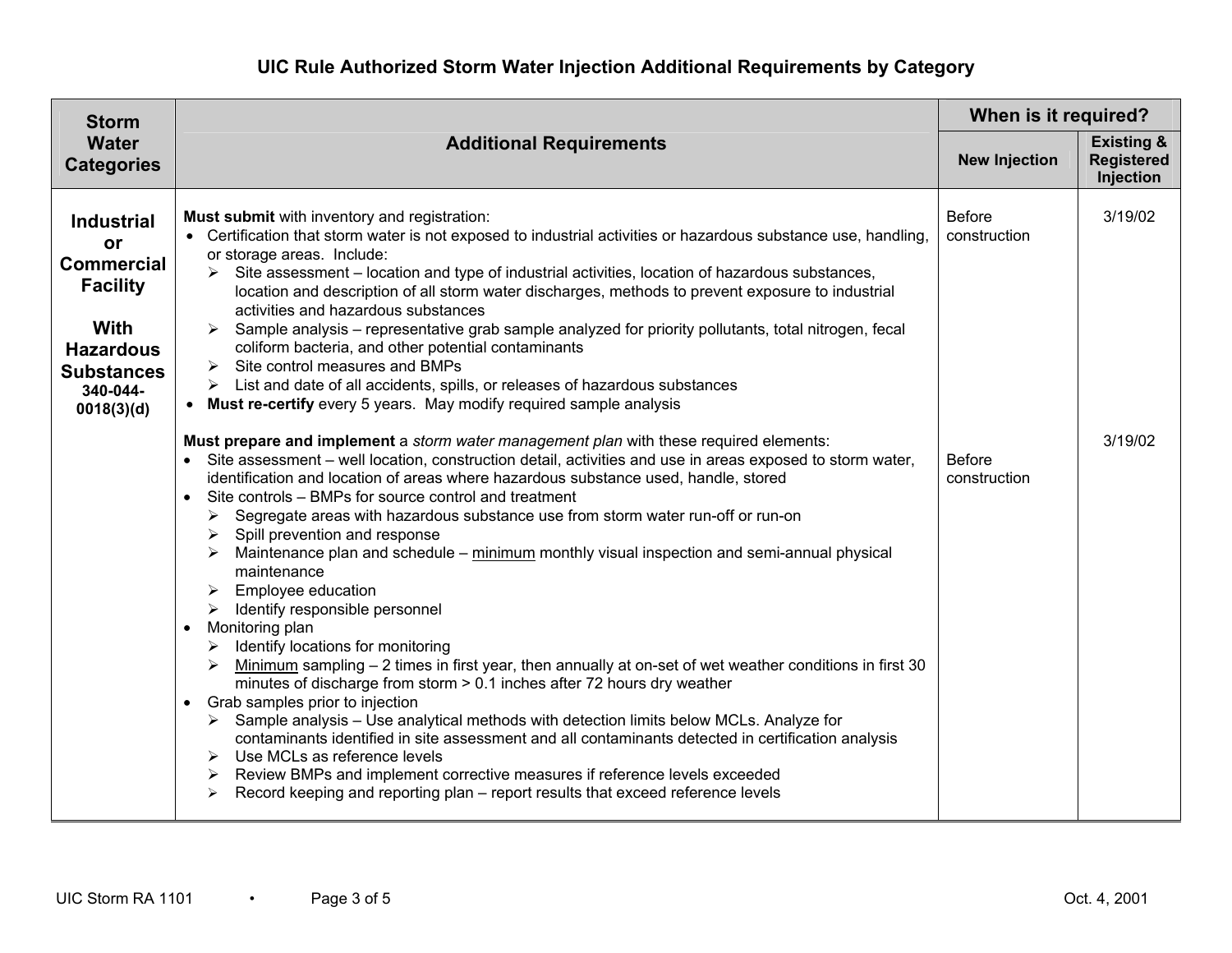| <b>Storm Water</b><br><b>Categories</b>                                                                                 | <b>Additional Requirements</b>                                                                                                                                                                                                                                                                                                                                                                                                                                                                                                                                                                                                                                                                                                                                                                                                                                                                                                                                                                                                                                                                                                                                                                                                                                                                                                                                                         | When is it required?                                           |                                                         |
|-------------------------------------------------------------------------------------------------------------------------|----------------------------------------------------------------------------------------------------------------------------------------------------------------------------------------------------------------------------------------------------------------------------------------------------------------------------------------------------------------------------------------------------------------------------------------------------------------------------------------------------------------------------------------------------------------------------------------------------------------------------------------------------------------------------------------------------------------------------------------------------------------------------------------------------------------------------------------------------------------------------------------------------------------------------------------------------------------------------------------------------------------------------------------------------------------------------------------------------------------------------------------------------------------------------------------------------------------------------------------------------------------------------------------------------------------------------------------------------------------------------------------|----------------------------------------------------------------|---------------------------------------------------------|
|                                                                                                                         |                                                                                                                                                                                                                                                                                                                                                                                                                                                                                                                                                                                                                                                                                                                                                                                                                                                                                                                                                                                                                                                                                                                                                                                                                                                                                                                                                                                        | <b>New Injection</b>                                           | <b>Existing &amp;</b><br><b>Registered</b><br>Injection |
| Industrial or<br><b>Commercial</b><br><b>Facility</b><br><b>No Hazardous</b><br><b>Substances</b><br>340-044-0018(3)(e) | Must submit with inventory and registration:<br>• Certification that hazardous substances not used, handled or stored at facility<br>Must re-certify every 5 years<br>$\bullet$<br>Must prepare and implement a storm water management plan with these required elements:<br>Site assessment<br>$\bullet$<br>Site controls - BMPs for source control and treatment<br>Spill prevention and response<br>$\bullet$<br>Maintenance plan<br>Employee education<br>$\bullet$<br>Evaluation of effectiveness of storm water management plan                                                                                                                                                                                                                                                                                                                                                                                                                                                                                                                                                                                                                                                                                                                                                                                                                                                  | <b>Before</b><br>construction<br><b>Before</b><br>construction | 12/19/01<br>3/19/02                                     |
| <b>Large Parking</b><br>Lots                                                                                            | Must submit with inventory and registration:<br>• Certification that storm water is not exposed to industrial activities or areas where hazardous<br>substance are used, handled, or stored<br>• Must re-certify every 5 years                                                                                                                                                                                                                                                                                                                                                                                                                                                                                                                                                                                                                                                                                                                                                                                                                                                                                                                                                                                                                                                                                                                                                         | <b>Before</b><br>construction                                  | 12/19/01                                                |
| 1000 trips per<br>day<br>Industrial,<br>commercial,<br>municipal,<br>residential<br>340-044-0018(3)(f)                  | Must prepare and implement a storm water management plan with these required elements:<br>• Site assessment – well location, construction details, evaluation of use and activities, evaluation of<br>risk for accidental or illicit waste disposal<br>Site controls - BMPs for source controls and treatment<br>Prevent drainage from areas with high risk for accidental or illicit disposal<br>⋗<br>Spill prevention and response<br>➤<br>Maintenance plan and schedule - minimum monthly visual inspection and semi-annual physical<br>maintenance<br>Employee and public education<br>➤<br>Identify responsible personnel<br>➤<br>Monitoring plan<br>$\bullet$<br>Identify locations for monitoring<br>➤<br>Minimum sampling $-2$ times in first year, then annually at on-set of wet weather conditions in<br>➤<br>first 30 minutes of discharge from storm > 0.1 inches after 72 hours dry weather<br>Grab samples prior to injection<br>➤<br>Sample analysis - Use analytical methods with detection limits below MCLs. Analyze for<br>➤<br>contaminants identified in site assessment plus BTEX, benzo(a)pyrene, Pb, Cr, Cd, total<br>nitrogen, fecal coliform bacteria<br>Use MCLs as reference levels<br>Review BMPs and implement corrective measures if reference levels exceeded<br>➤<br>Record keeping and reporting plan - report results that exceed reference levels | <b>Before</b><br>construction                                  | 3/19/02                                                 |